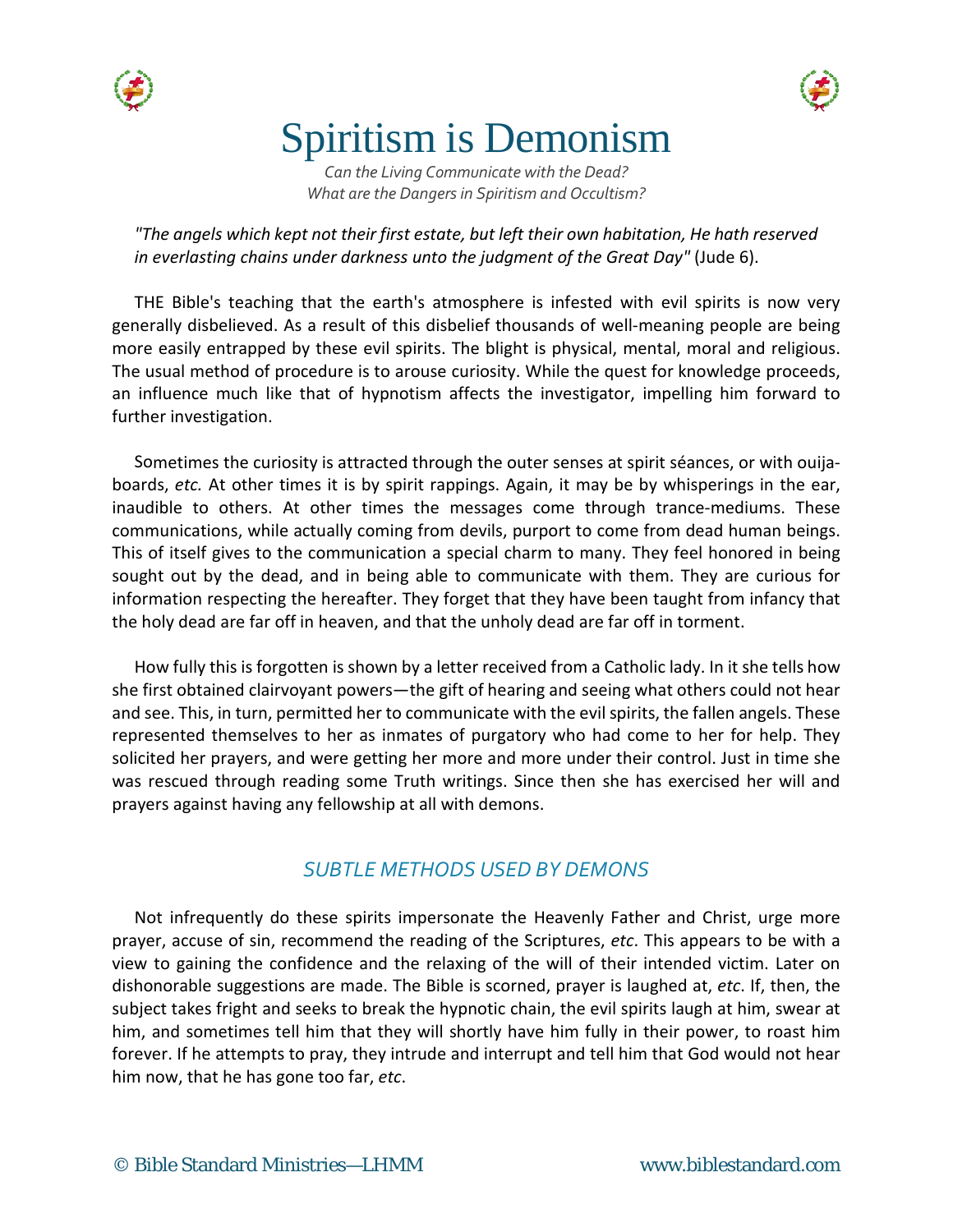With some, the matter goes so far that the human will is broken down completely and the spirits obsess them and use their bodies foolishly—sometimes viciously, sometimes insanely, until finally they are pronounced dangerous and committed to asylums. We do not claim that all the insane are obsessed of demons, but that according to reports one-half of the inmates of asylums are obsessed by demons who live in them while they are mastering their wills. God, through His Word, has forewarned His people against these delusions. In permitting some, nevertheless, to fall into these traps, He is merely teaching a great lesson, *viz.,* the terrible results of disobedience to and neglect of God's Word.

#### *DOCTRINES OF DEMONS*

St. Paul, in describing our day, declares one of its prominent signs to be that many will now give heed to these seducing spirits, whose teachings and practices lead away from God. He intimates also that through these misleading spirits many will come to hold doctrines of demons, or devilish doctrines (1 Tim. 4: 1). It is a sad commentary upon our wonderful day of enlightenment that the most enlightened people should hold the most awful doctrine respecting the hereafter—eternal torment.

A doctrine of demons it most surely is which tells, to the dishonor of God's name, that 999 out of every 1,000 of humanity are to be eternally tortured, either because of Divine incompetence to make better arrangements for them, or because God willed and foreordained it so before creation. This doctrine of demons has enslaved many honorable people who would themselves scorn to make such a plan as they attribute to God.

Thank God, the time is not far distant when these seducing spirits will be completely bound and restrained, to deceive humanity thus no more. But the deception has so long prevailed that poor humanity is largely under its control. The falsehood leading up to all this error is Satan's first lie to our parents in Eden. There, contradicting the words of God, he said, "Ye shall *not surely* die" (Gen. 3: 4). Ever since, for 6,000 years, he has worked along this line, and all the fallen angels with him. His message is, "Ye shall not *surely* die"—that when men *seem* to die, they become more alive than before they died.

By this error, that dead men are alive, Satan and the fallen angels, contrary to the teachings of the Bible have instilled into the whole world nonsensical, heathenish superstitions respecting heaven, purgatory and hell. The Catholics pray for those who go to purgatory, to help them out. Protestants do not so pray, most of them believing that the saintly few go directly to heaven and the unsaintly as directly to eternal torture. If this great lie wherewith Satan first seduced Mother Eve and murdered our race (John 8: 44) could be fully eliminated from our minds and our creeds, it would mean a religious reformation to both Catholics and Protestants—back to the Bible and away from the domination and seduction of the lying spirits, the fallen angels, who impersonate humanity, dead and living.

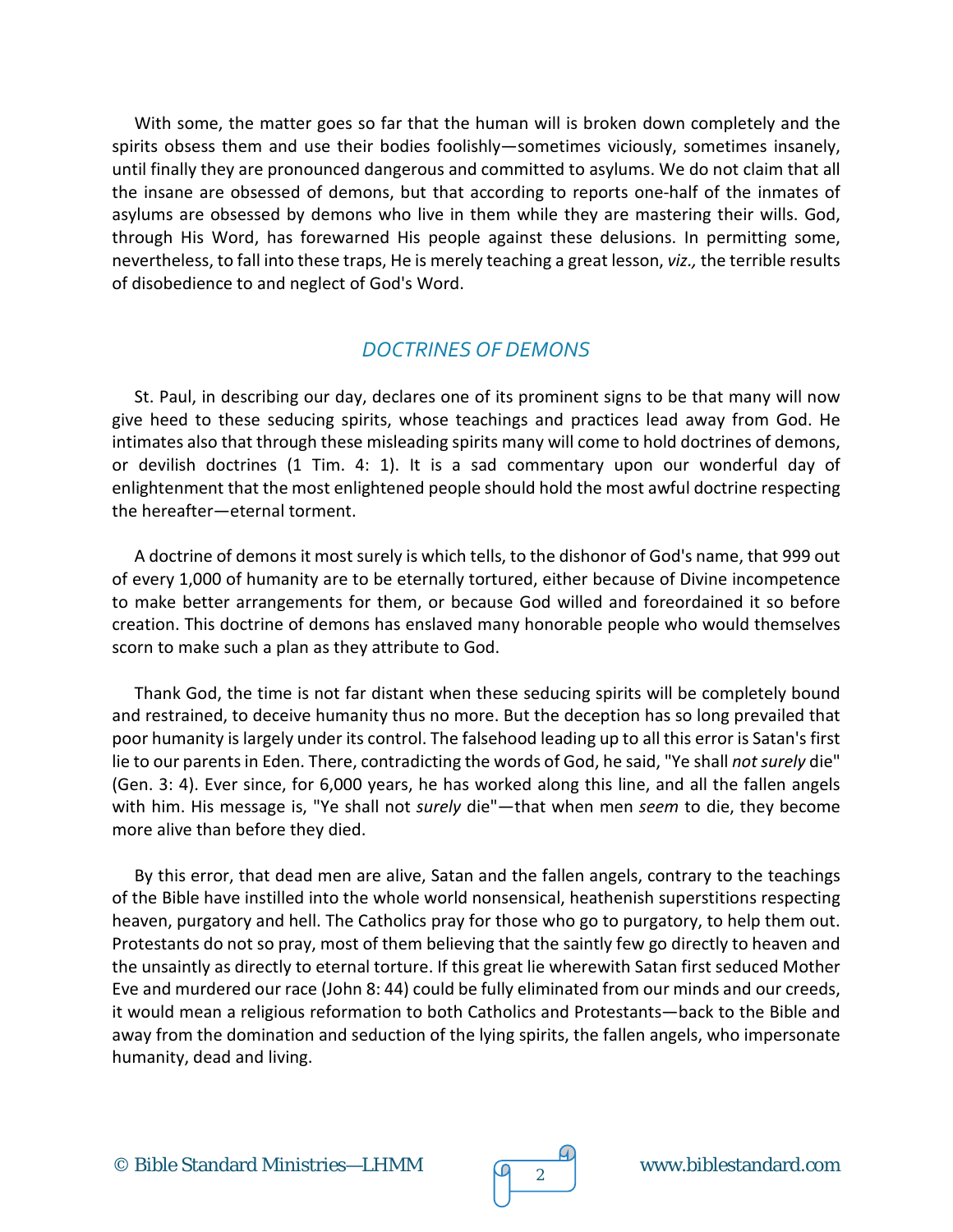## *HOW ANGELS BECAME REPROBATE*

So far as we can learn from those who have once been spirit-mediums, the trend of Spiritism is toward unchastity, impurity. And this agrees well with the Scriptural declaration relative to the sin through which these fallen angels first became reprobate. St. Jude (Jude 6, 7) and St. Peter (2 Pet. 2: 4) tell us briefly of the fall of the angels—that they "left their own habitation" and "kept not their first estate." Both Apostles mention the circumstance in connection with human lasciviousness.

The story of the fall of the angels is given briefly in Gen. 6: 1-4. After man's fall into sin, God permitted the holy angels to have communication with humanity. And because human eyes cannot see spirit beings, God permitted the angels to materialize. *E.g*., we note the case of the angels who visited Abraham on the plains of Mamre and for whom he prepared a veal dinner. We read in Gen. 18 that, materialized, these angels were like men, and were taken by Abraham to be men, as they ate and talked with him. It was subsequently that Abraham learned that they were really heavenly visitants. Such materializations occurred to others, *e.g*., Lot, Jacob, Balaam, Gideon, David, Zechariah, Mary, Peter, *etc*.

So it was with all the angels before the flood. They were permitted to materialize and to appear in every sense of the word as men. The record (Gen. 6) shows that some of the angels became lustful. We read (v. 2), "The sons of God saw the daughters of men that they were fair; and they took them wives of all which they chose." The angels, with powers and with knowledge superior to man's, acted as the masters of men, who were practically obliged to do their bidding. The result is stated in few words. The children of this misalliance, we are told, were giants as compared with the ordinary members of our race. And not only were they giants physically, but also intellectually—"They were men of renown." Poor humanity could not compete with this race. The result was that strife and contention and lustful, sinful practices abounded in all the earth, until God declared that every imagination of man's heart was only evil continually.

# *NOAH "PERFECT IN HIS GENERATIONS"*

God had foreknown all this, and a canopy of waters which then surrounded the earth, similar to Saturn's rings now, was held in readiness to cause a flood, that sinful men and the human offspring of the angels might be destroyed. Only Noah and his family were found worthy of preservation to be the new start of humanity this side of the flood. The declaration of the Scriptures respecting Noah's family is, "Noah was perfect in his generations." He was properly generated or born—so were his children. There was no strain or admixture of the angelic stock in that family. The plain intimation is that the remainder of humanity were so degraded by the seductions of those fallen angels that they were not fit to live. The entire race had become corrupt.

Of course, the fallen angels were not destroyed in the flood, for they not only had the power to materialize, but also the power to dematerialize. It was at that time, however, that all of the

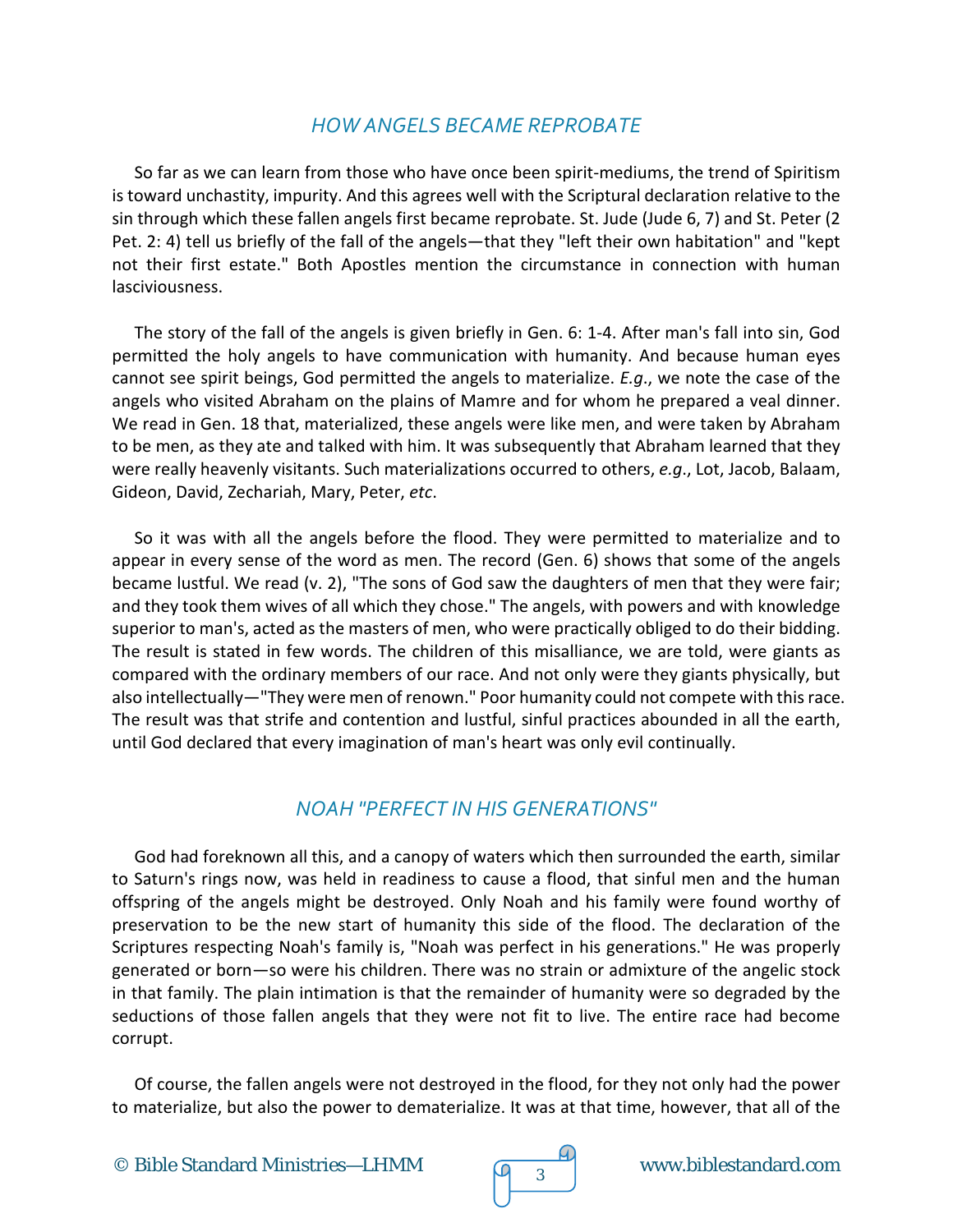fallen angels were put "in everlasting chains under darkness" (Jude 6), *i.e*., under restraints—not permitted again to materialize in the light, the limitation lasting "unto the judgment of the great day." Their chains or restraints are not physical, but are powerful enough to confine them to the earth's atmosphere, within which they may roam at will, though chained, or restrained from materializing in the light. The intimation of the Scripture seems to be that now, with the ending of this Gospel Age, just prior to the inauguration of the New Dispensation, these evil spirits are allowed to break their chains to some extent and in the light manifest themselves as human beings, in connection with the present great trouble time incidental to the change of dispensation.

# *THE ACTIVITIES OF THE DEMONS*

Separated from God and the holy angels, and unable to assume human bodies, the sinful angels have probably had terrible experiences during the past 4400 years. True happiness is not to be expected among those alienated from God. Anger, malice, hatred, strife and other works of the devil are not compatible with the love, joy and peace which belong alone to a condition of holiness (Gal. 5: 19-23).

Under such circumstances we cannot wonder that these fallen angels would seek association with humanity. Being under the control of Satan as the chief or prince of devils (Matt. 9: 34), they have followed his course and propagated his first falsehood—"Ye shall not *surely* die." They have conjured to men's minds the hell of the heathen, the hell and purgatory of the Catholics, and, worst of all, the Protestant misconception of awful and unending torture for all except the saintly few.

These doctrines of demons have increased the gulf between God and humanity and have made the Bible, the message of God's love, a book of terrors—not to be loved, but merely to be endured or kept as a fetish to secure possibly a cooler place in purgatory, or an escape from eternal torture. We may safely say that all the false doctrines of Christendom, represented in all of the creeds of the "Dark Ages," are doctrines of demons. Our minds became defiled—our hymn books, our creeds, everything.

Thank God that the light of the New Dispensation is now bringing to us the beginning of blessing—release from some of our darkness. The seeing of the true wages of sin—that it is *death* (Rom. 6: 23), *i.e., cessation of life,* and not eternal torment—is one of the most important features connected with our enlightenment. When we learn that the dead are really dead, and, as the Bible declares, will not know anything (Eccl. 9: 5, 10) until the resurrection, then we begin to see the beauty of God's plan—the need of Christ's death; the need of His Second Coming; the need of His Kingdom; the need of a resurrection; the need of an opportunity for all mankind to come to a clear knowledge of the great truth of redemption through the precious blood and to the opportunity then, by God's grace, of attaining eternal life —either during the Gospel Age, as New Creatures, under "the heavenly calling" (Heb. 3: 1), to become spirit beings like unto the angels, or in the New Dispensation, during the more general salvation of the world to human perfection in an earthly Paradise.

© Bible Standard Ministries—LHMM  $\sqrt{q}$  4 www.biblestandard.com

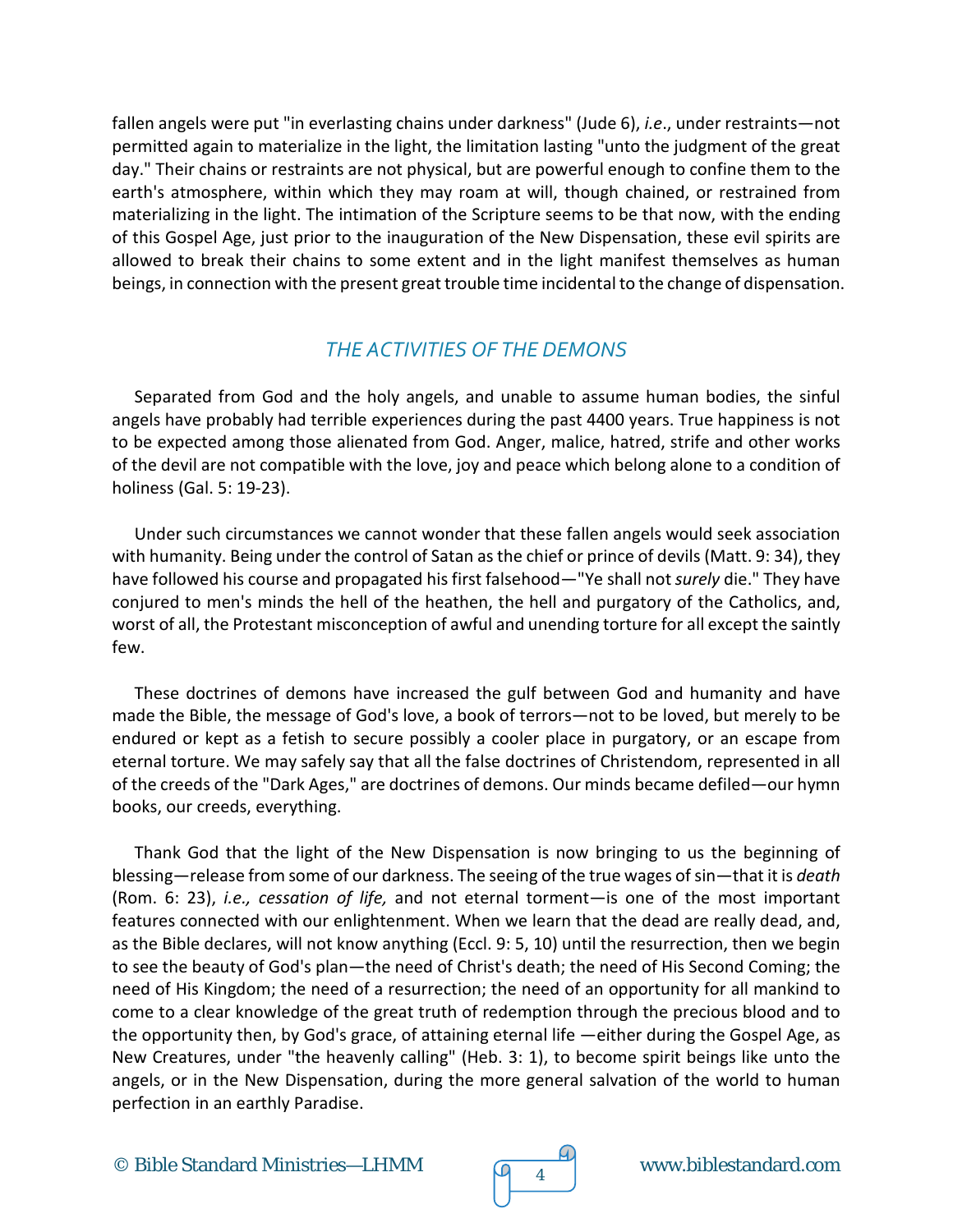# *CASTING OUT DEMONS*

Our great Redeemer manifested His power by casting out demons from those who had become obsessed. And we read further that He commissioned His Apostles to heal all manner of disease, and to cast out unclean spirits (Matt. 10: 1). We are told that they did this; and numerous instances of such works, in illustration, are given us. One man was obsessed by a legion of these spirits. No wonder the poor fellow was crazy. But after they were cast out he was clothed and in his right mind and became a disciple (Luke 8: 26 36). St. Paul and Silas had an experience with an obsessed young woman who practiced soothsaying, fortune-telling, by the power of the evil spirit which possessed her. As the evil spirits recognized Jesus and cried, "We know thee, who thou art, Jesus," so this spirit knew the Apostles and, through the young woman's lips, cried after them, "These men are the servants of the most high God, which show unto us the way of salvation" (Acts 16: 16-18). Neither Jesus nor the Apostles were willing to accept demon testimony; so they charged the evil spirits to come out of their victims.

The Scriptures indicate that there will be a surprising activity among the fallen angels in the close of this Gospel Age. The Master declared (Matt. 24: 24) that the deceptions would be exceedingly subtle. However, due to God's use of the Scriptures to fortify His people, and because of His use of them to build one another up in the most holy faith, they will be able to stand in this "evil day" (Eph. 6: 13), despite the prevalence of the ensnaring and deceptive errors. Neither fallen angels, nor principalities, nor powers, shall be able to separate them from the love of God which is in Christ Jesus (Rom. 8: 38, 39).

#### *DEMONS GIVEN GREATER LIBERTY*

Judging from the Scriptures, we need not be surprised if here in the end of the Gospel Age the fallen angels are measurably released from the Divine restraints and materialize in broad daylight—impersonating not only the dead, but also at times impersonating the living. Spiritists and mediums claim that such things are already beginning, and are likely to be accomplished on a large scale shortly. God's people, while resting confidently and at ease under Divine supervision, should be on the alert to resist everything akin to Spiritualism, Occultism, Hypnotism, and to warn their friends respecting these things. Numerous scientific and some literary men are being entrapped by these lying spirits, whose doings and powers they are investigating under the name of Psychic Phenomena. They are deceitfully told that the demons that make the communications are dead humans.

Thank God we are nearing the time when Satan shall be fully bound (Rev. 20:1-3), and every evil influence fully restrained. Not only will there then be a full cleansing from all physical obsession, but a still greater cleansing and freeing from the doctrines of demons.

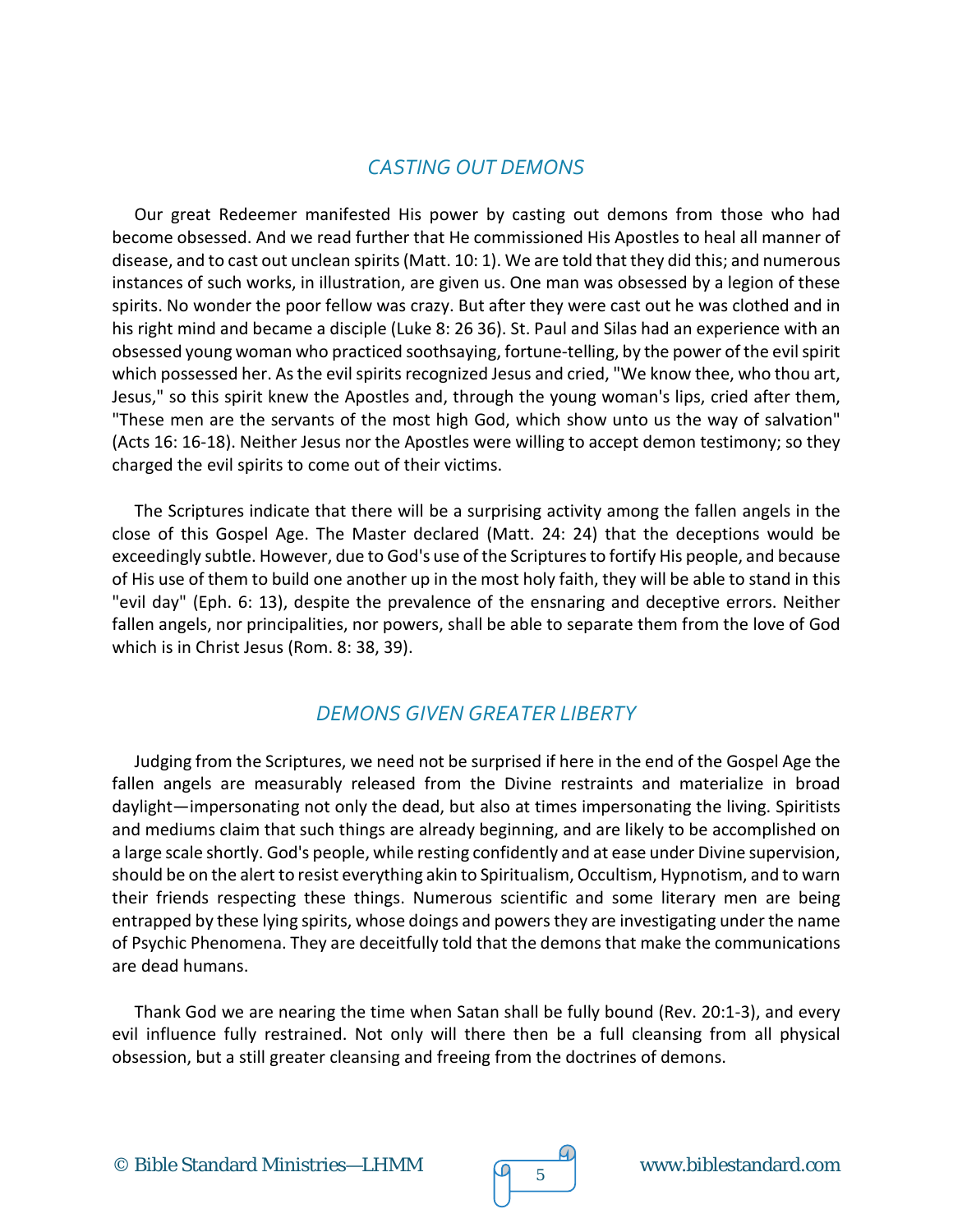#### *MANKIND'S FALL INVOLVED ANGELS*

So far we have discussed certain aspects of the bad angels, and have seen that they succumbed to the leaven of sin, which was first introduced by Satan's pride and rebellion, and was continued and increased by man's disobedience and fall from Divine favor. Some might be inclined to say, Why write about the angels and their fall? Why not rather confine our consideration to man? The answer is that man's fall had to do with the fall of the angels, as we have seen; and that since then the fallen angels have had much to do with man's further perversion mentally, morally, religiously, physically. St. Paul was not in error when he declared, "We wrestle not against flesh and blood [merely], but against principalities, against powers, … against wicked spirits in high positions" (Eph. 6: 12).

We are aware that many will be inclined to laugh at what they designate as a superstitious belief—that fallen spirit beings are in close proximity with humanity—a continual power for evil, seductive, ensnaring and God- and Truth-opposing. Our knowledge of Spiritism comes mainly through the Bible, but is well supported by the testimony of many who have been rescued from the thralldom of Spiritism—a considerable number of these having been mediums. We should either take the Bible account as a whole, or should reject it as a whole. It is our constant effort to bring our own thoughts and words and conduct and those of others into full alignment with the Divine instructions of the Bible. We believe any other attitude to be dangerous in the extreme.

## *HOW DEMONS BLASPHEME GOD*

The Bible styles the fallen angels *demons*—rendered in our A.V., *devils*. We charge these demons, and not our forefathers, with having perverted the true Gospel message. This thought is substantiated by the Apostle, who refers to their insidious teachings as "doctrines of demons" (1 Tim. 4: 1). By every means they seek to put darkness for light and light for darkness. In the doctrines of the Dark Ages, now discredited, these demons blasphemed God by teaching that He had prepared a torture chamber and was overseeing the everlasting torture of nearly all humanity—all except the elect—at the hands of fire-proof devils with pitchforks. Thus the human mind was turned against the Almighty in dread. Thus humanity learned to think of Satan and his associates as in some far-off place.

Now, as greater illumination comes, and humanity gradually ascertains that the theory of a great torture place beyond the bounds of time was a fraud, these demons would lead truthseekers in an opposite direction, and convince them that as there is no such torture chamber, neither are there any demons. But the Bible all the while has been telling us that these evil spirits are near us, in our atmosphere; and that they have power over us in proportion as we yield our wills to their suggestions and our minds to sin. So far from telling of Satan's being far off, St. Paul declares that he goes about through the earth, seeking whom he may devour, and that his host of fallen angels are a present power for evil throughout the world (1 Pet. 5: 8; Eph. 2: 2). Similarly, Jesus tells us to pray, "Deliver us from the evil one." He says that Satan was "a murderer from the beginning, and abode not in the truth" (John 8: 44).

© Bible Standard Ministries—LHMM  $\sqrt{9}$  6



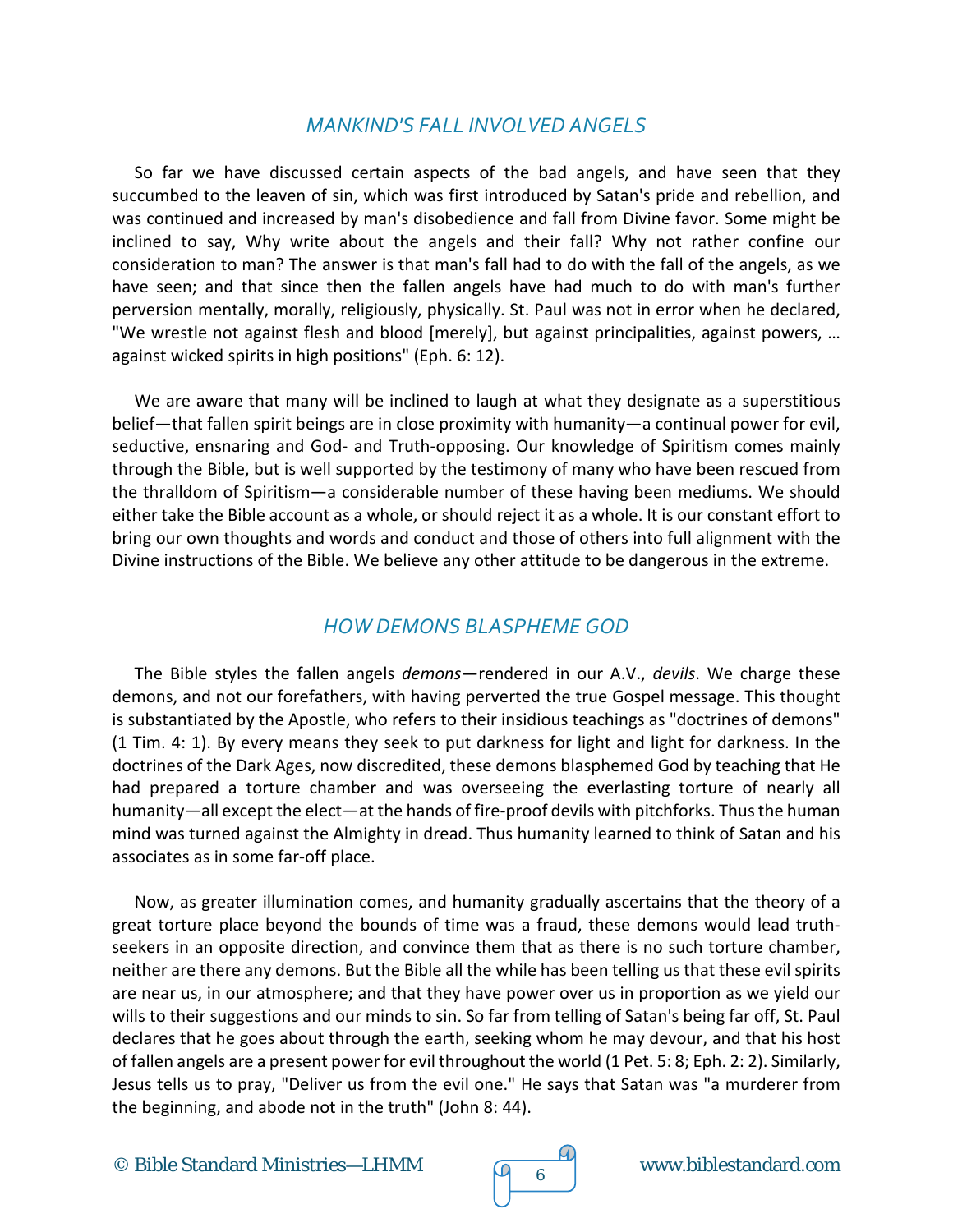St. Peter tells us that the fallen angels at the time of the Deluge were *tartarused*. The noun *tartarus* is not used in the Bible; but the verb *tartaroo* derived from it is used once in the Bible (2 Pet. 2: 4), and is mistranslated, *cast down to hell*. By *tartarus* the Greeks meant a prison for wicked spirits. *Tartaroo* would therefore mean to imprison. According to the Bible, the demons are imprisoned in the earth's atmosphere, in which they have been confined as in a prison, a place or condition of restraint, and in which they could manifest themselves only in the dark (Eph. 2: 2; Matt. 12: 24-27; Eph. 6: 11, 12; 2 Pet. 2: 4; Jude 6).

## *SATAN—GOD'S GREAT OPPONENT*

The very name Satan signifies *opponent, i.e.,* of God, and this name is well deserved, because he who was formerly known as Lucifer has arrayed himself against God and in opposition to every feature of the Divine Plan (Isa. 14: 12-14). The Almighty could have destroyed Satan at any time, but He has permitted him for the past six thousand years to go on in his course, in order to demonstrate the evil character of sin, and to give opportunity, on the contrary, of demonstrating the beauty of holiness. Eventually, when the lesson shall have been taught to angels and to men, Satan and all who love sin will be utterly destroyed in the Second Death (Heb. 2: 14; Rev. 20: 10- 15; 21: 8).

Note the persistency of Satan, and his effrontery. God distinctly told Adam and Eve that disobedience would bring upon them the penalty of death. Satan contradicted the Almighty point-blank, declaring "Ye shall not surely die." And when our race found the truth of God's statement borne in upon them by death, Satan still sought to pervert the Word of God and the minds of men by telling humanity that they do not die really, but in appearance only; that in reality a dead man is much more alive than a living one. This absurdity has been repeated to our race century after century, until today mankind, as a whole, believe Satan's lie, and entirely discredit the Word of God.

The way back to God and to sanity of reasoning is the repudiation of Satan's falsehood and the acceptance of God's Truth. The dead know not anything. Their sons come to honor and they know it not; to dishonor and they perceive it not of them (Eccles. 9: 5; Job 14: 21). Satan's original lie is the basis of most of the superstitions of religion. If mankind believed God—that the dead are *dead*, and that their only hope of a future life is based on the *resurrection*—it would clear the world of a thousand superstitions. How could the dead suffer tortures in a Protestant hell or in a Catholic purgatory, if the dead know not anything, as the Bible declares? If the Truth prevailed, where would come in prayers and masses for the dead? And where would come in the belief of spiritists and others that they have communications with their dead friends—if, as the Bible says, "The dead know not anything"?

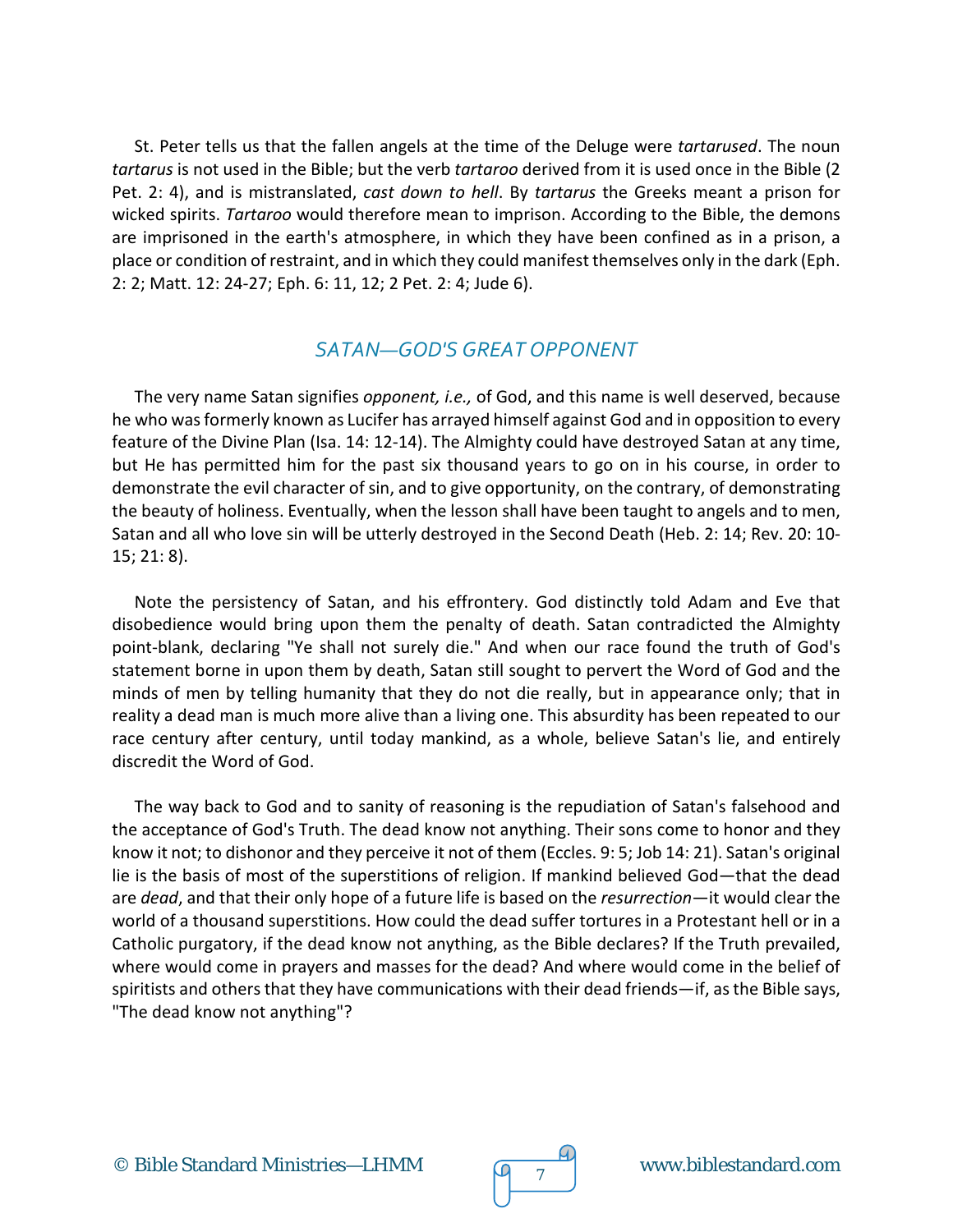## *DEMONS IMPERSONATE THE DEAD*

On the basis of human credulity—the supposition that the dead become more alive when they appear to die—the demons have advanced their deceptions, and sought to enthrall humanity. Invisible to men, yet fully informed respecting all human affairs, they can readily impersonate the dead. The fallen angels, deprived since the Deluge of the power to materialize in daylight, use as channels of communication such individuals as they can deceive into being their servants mediums. Many of these are noble characters, and many of them the reverse; but vicious or ignorant or good, the demons use such as they can control, none being too debased for their service. Working on the credulity of their dupes, they use the lips or the pencil of the medium to describe the dead one, who is supposed to be very anxious to communicate with the living. And the description generally fits well to the dupe's last knowledge of the person*—*age, sex, clothing, all. So deluded do people become that they fail to remember that the children of two or ten years would, ten years later, if alive, be twelve or twenty years of age, and proportionately larger, and certainly not content to wear in a spirit land the same clothing they wore when last seen by the dupe. The demons' power to discuss matters known only to the dupe and the deceased carries conviction.

# *THE DEMONS' USE OF VISIONS*

Frequently the demons give visions to captivate and impress those who are susceptible. Many well-intentioned people, forgetting that we have "a more sure word of prophecy," whereunto we do well that we take heed (2 Pet. 1: 19), are greatly impressed by visions, feeling sure that they come as direct revelations from heaven. True, before the Scriptures were fully given, God sent certain visions for the instruction of His people; but now through the inspired Scriptures the man of God is *thoroughly* furnished unto *all* good works (2 Tim. 3: 16, 17)—he needs no more visions.

But the demons, who operate through ignorance and superstition, give many visions, usually in the interest of Satan's lie—"Ye shall not surely die." Thus they may appear as the Virgin Mary, or some saint, or as a dead spouse, friend or relative. They impress the mind of their victim with beautiful visions of their loved ones, of heavenly glory, *etc*. They even take advantage of the weakened minds of those who are dying and give them visions, and thus through them seek to impress upon others that the dead are not really dead, but continue to live, either in heavenly bliss, or in eternal torment.

And the teachings of the denominations, that the dead are not dead, are helping on with the deception. The venerable minister, deceived by the doctrines of the Dark Ages, tells his hearers at the funeral that their deceased friend is hovering over them; and that if he could speak, he would say, "Weep not for me." The medium and the clairvoyant announce that they are under spirit control, and that the departed one can speak through them. Is it any wonder that the deception is a powerful one with many? The antidote for all the doctrines of demons is the message of the Word of God: (1) That the dead are really dead; (2) That Christ died on our behalf;

© Bible Standard Ministries—LHMM  $\sqrt{9}8$  www.biblestandard.com

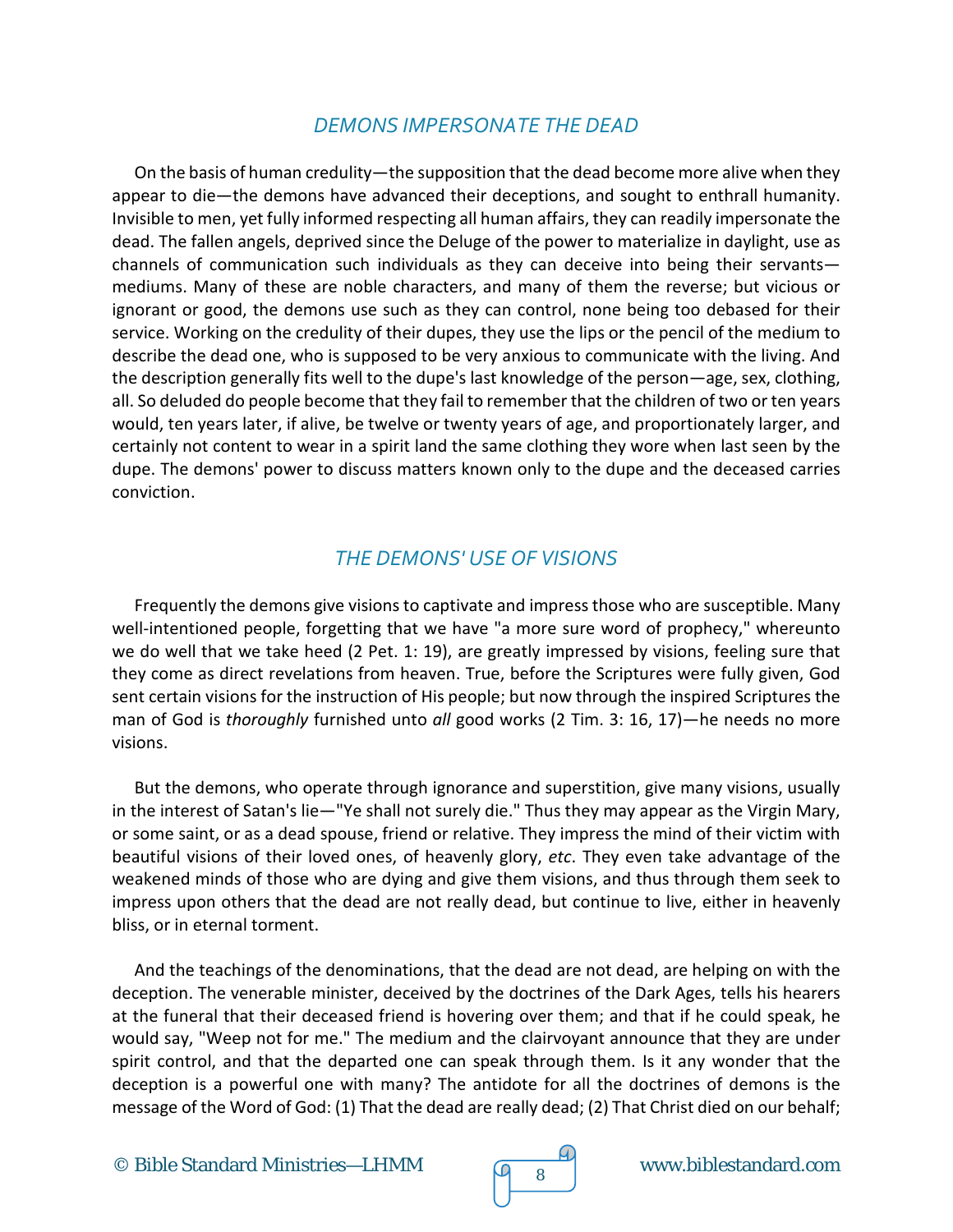(3) That at His Second Coming and Kingdom, "there shall be a resurrection of the dead, both of the just and unjust" (Acts 24: 15).

Let those who deny that there are invisible evil spirits explain what Jesus meant when He gave His disciples power over all manner of disease, and over unclean spirits. Let them explain what the seventy meant when they returned with joy, saying, "Lord, even the demons are subject unto us through thy name" (Luke 10: 17). It is for them to explain, too, what really took place at Gadara, where the Scriptures declare Jesus cast a legion of these evil spirits out of one man. That legion, permitted to go into the swine, were sufficient in number to craze the entire herd (Luke 8: 26- 33).

Let them explain also what St. Paul meant when he turned to rebuke the young woman who had the power of divination, and commanded the evil spirit to come out of her (Acts 16: 16-18). Let them explain why her soothsaying prognostications were at an end, when once the evil spirit was gone forth. Let us remember that there is not a suggestion anywhere in the Bible that these evil spirits were ever human beings in any sense of the word, or at any time. Let us all remember also that these are the same evil spirits dealt with at the time of the Deluge after they had married women.

Immediately after the Flood, they began their attack upon humanity, their attack upon the Truth, their endeavor to make humanity believe the lie—that the dead are not dead. To what extent they succeeded in so deceiving humanity they prepared mankind proportionately to be their dupes. The goal of their ambition is possession; everything else is accessory. Many spiritmediums recognize the demon character of the spirits communicating through them; they dread them and warn each other against the danger of allowing their wills to come fully under spirit influence, knowing that surely the result will be possession, demonization. Today this is usually called insanity, although many physicians realize the difference, and candidly say that not onehalf the cases in insane asylums are due to functional disorder. The majority are cases of possession by evil spirits.

# *SUGGESTION—DIVERSION—IMPRESSION—OBSESSION—POSSESSION*

These are the five steps along which those who do not put themselves under the guidance of the Lord are in danger of being led by the demons. And every step of the way should be fought with a determination of the will, if the "wiles of the Adversary" would be escaped. The vacant, unoccupied mind is the more open to *suggestions* of the demons (Matt. 12: 43-45). The purposeful, earnest, energetic, have a protection in their activity. But if suggestions, or imaginations, have been entertained, the second step may soon follow—*diversion*. The mind will be diverted from the lines of thought—study, prayer, or what not. The power of suggestion becomes so strong as to interfere with proper thinking and reasoning. This leads on to the third step—*impression*. Some are naturally more impressionable than are others, and can receive promptings, or suggestions, from the evil spirits with so little difficulty that they do not realize the source of the impression, but rather wonder if it is a power of their own. Really it is the

© Bible Standard Ministries—LHMM  $\sqrt{q}$   $\frac{q}{9}$  www.biblestandard.com

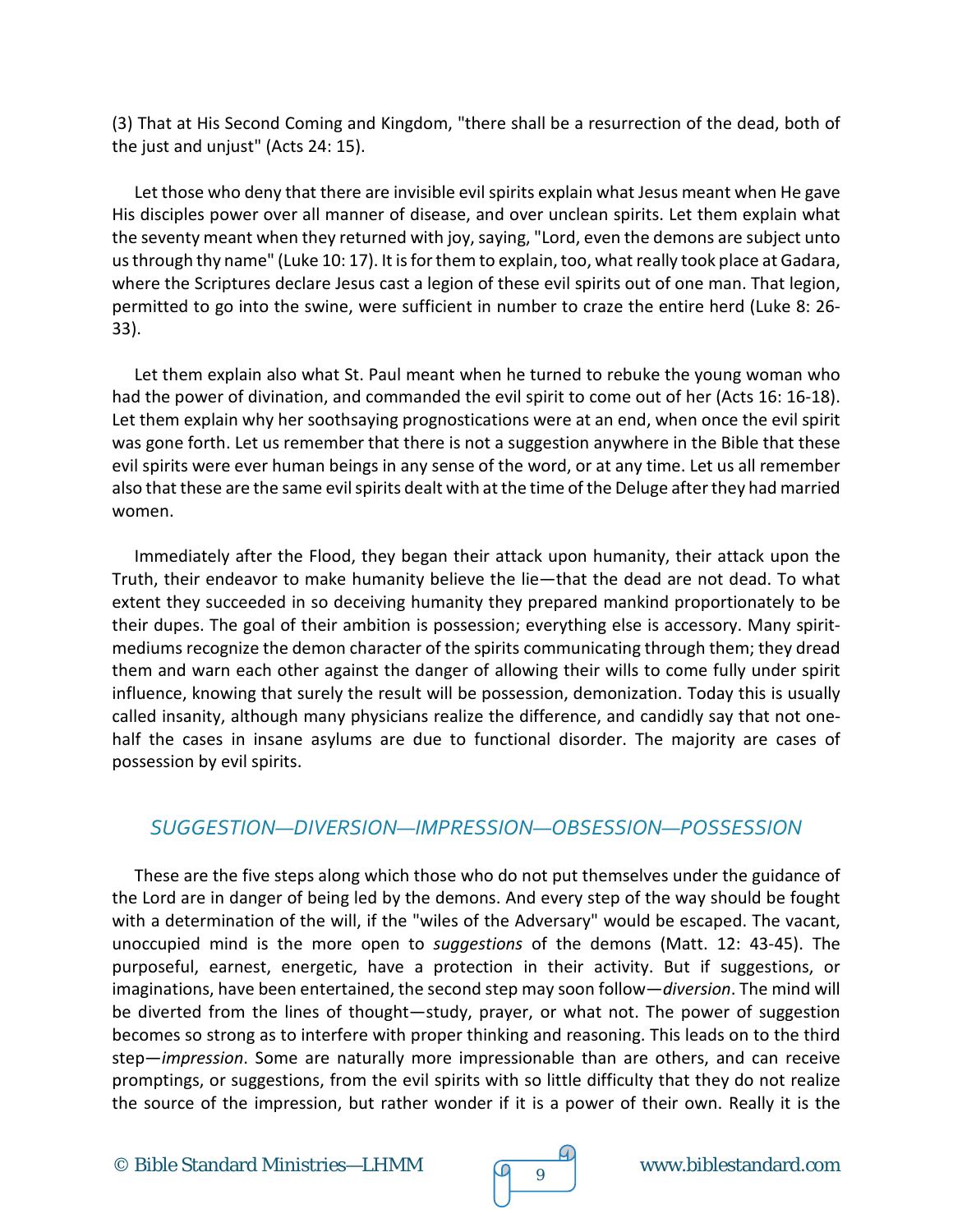outside power impressing them, and more and more bringing them under occult influence. Then comes the fourth stage, *obsession,* in which the victim gives way to a partial control of himself and of his will to the designing demons. Finally comes the last stage—*possession*—when the evil spirit gets full power and control of the will, and ignores the human will entirely.

This is not always accomplished without more or less of a struggle—sometimes covering years. In the struggle, sometimes by clairaudient powers, sometimes through mediums, the spirits will seek more and more the confidence of the dupe. If he be inclined toward evil, the leadings will be that way. If he have a religious tendency, he will be counseled to pray or read the Bible, then be chided, the object always being to bring him into full submission of his mind, in a manner that none should yield himself except to the Almighty, whom the evil spirits sometimes impersonate in their speech.

## *WITCHES, WIZARDS, NECROMANCERS*

Many today laugh at the stories of witchcraft handed down from the past. Quite probably some executed as witches were good people, misunderstood by their neighbors. This does not, however, alter the fact that witches, wizards and necromancers are not mere myths. The Bible tells us of them as realities, and explains the demon power operating through them. In olden times, the Divine Law forbade any witch, wizard or necromancer (one claiming to have communications from the dead) to live in the land of Israel, or to practice their black arts (Deut. 18: 9-14). Through the Prophet the Lord asks the people why the living should seek unto those who peep and mutter and claim to communicate with the dead [for wisdom, knowledge, guidance, *etc*.], and not unto the living God. "Should not a people seek unto their God?" (Isa. 8: 19, 20).

We all remember the story of the Witch of Endor, and how King Saul, when he could not have communication with the Lord, sought it with Samuel the Prophet, who was dead. Saul saw nothing and heard nothing. The witch described to him an old man with a mantle, and Saul recognized the description as corresponding with that of the Prophet Samuel. The witch was guided by the demons, however much she might have supposed that the visions she saw and the words she heard were from the dead Prophet. Her prophecies were all from the evil spirits, the demons (1 Sam. 28: 7-19; 1 Chron. 10: 13, 14). So in all heathen lands, the demons have had to do with the people.

The lesson to God's people is full loyalty to God, strict attention to His inspired words through the Prophets, the Lord Jesus and the Apostles. These are the only sure protection against the wiles of the adversary. How glad we are that the lessons to angels and to men, built upon God's permission of a reign of sin and death for the past six thousand years, will soon be finished! How glad we are to know of a surety that the end will justify the permission of all the evil which has come to pass! How glad we are to know that eventually all the blinded ones will be enlightened, and that eventually all the willfully evil shall be destroyed, and that without remedy!



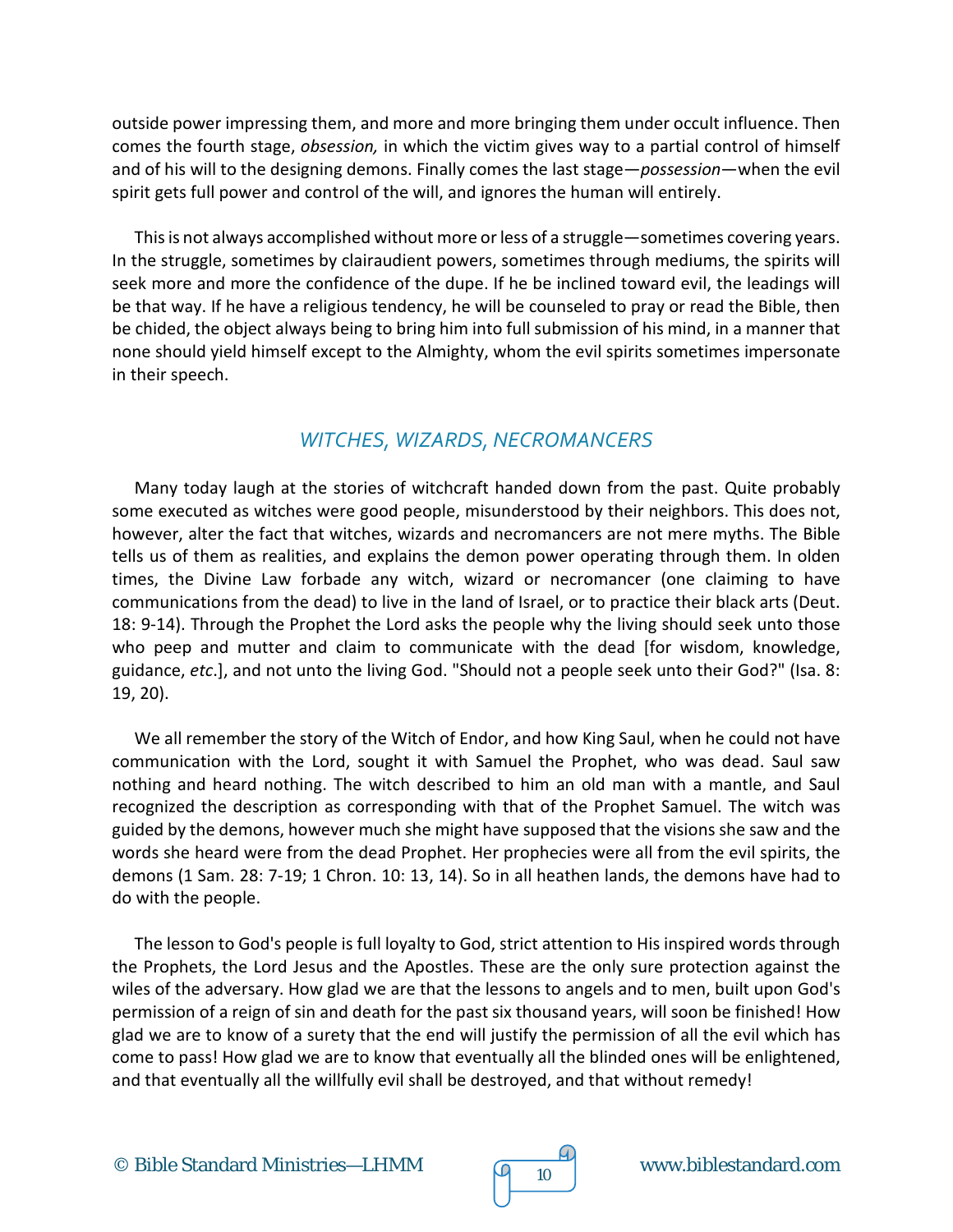## *THE DOYLE INTERVIEW*

WE HAVE BEEN asked to republish the interview that our former Editor, Prof. Paul S.L. Johnson, gave on Sir Arthur Conan Doyle and Spiritism to a special correspondent of the International News Service, and that was very widely published by newspapers carrying that service. We take pleasure in acceding to this request and will give the interview unabridged, including the correspondent's introduction. The full interview follows:

Sir Arthur Conan Doyle's lectures in the Academy of Music in Philadelphia on Spiritism are receiving pointed criticisms from prominent Philadelphians. Among others an effective answer to his claims has come from Prof. Johnson, who is one of the ablest Biblical Scholars of our times, and whose activities as an author, editor, lecturer and manager of the Laymen's Home Missionary Movement—an undenominational, non-sectarian Biblical movement of people in and outside of all denominations—have given him prominence throughout the English-speaking world. He claims that "Spiritism is revamped ancient necromancy—current among all ancient heathen nations as a part of their religion"—and that "the spirit-medium is the modern counterpart of the ancient heathen spirit-familiar and necromancer and of the less ancient Indian medicine man." Prof. Johnson declares that his understanding of Spiritism is not only the teaching of the Bible on the subject, but is also corroborated by multitudes of reformed spiritists, whose experiences with the spirits give incontrovertible evidence that they are the Devil's underlings—the fallen angels palming themselves off as the dead.

Prof. Johnson replied as follows to the questions:

In reply to your request for an interview on the questions that you ask respecting Sir Arthur Conan Doyle's spiritistic propaganda, I offer the following: I agree with Sir Arthur Conan Doyle's intimation to the effect that he has not a soft head. On the contrary, he has an unusually full and level head, and better still, a good, kind heart. It strikes me that he has only one empty lobe in his brains. This vacuum in his head is the absence of correct knowledge on the nature of the spirits with whom he communicates in spiritistic séances. This lack of knowledge on the subject combined with his brilliant mind and kind heart makes him an advocate of Spiritism. Sir Arthur Conan Doyle, the author of the best detective stories in existence, has failed completely as a detective; for the persons that he is investigating have completely deceived him and thrown him off the track as to their identity, plans and works, if the Bible is true in its teachings on the subject, as I believe it is, and if the testimony of undeceived former spirit-mediums is to be accepted.

Replying to the question, How has Conan Doyle been deceived as to the identity, plans and works of the spirits that he has been investigating, I would say: According to the Bible corroborated by the experience of multitudes of reformed spiritists—the spirits that appear in séances are not at all dead human beings, but fallen angels—devils, or demons—who impersonate the dead. This is my reply to his request for an answer, as his claimed due, to his

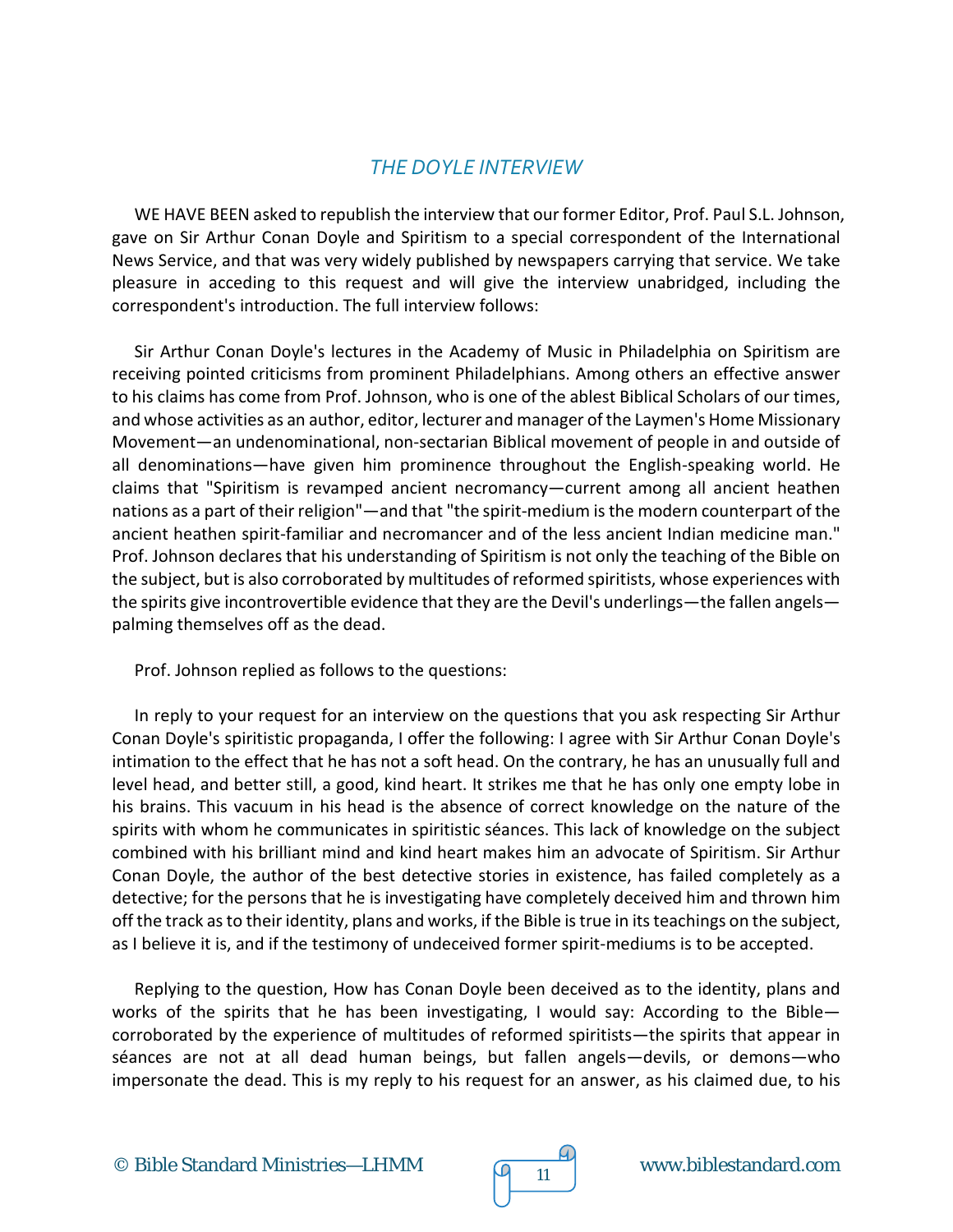question as to the identity of his communicating spirits—the familiar spirits referred to in the Bible.

These demons are wonderfully intelligent, knowing all of us intimately, even in the minutest particulars that most of us think are completely secret from everybody except our loved dead and ourselves. They are also deeply deceitful, being the "lying spirits" of the Scriptures (1 Tim. 4: 1). They use their knowledge and cunning to palm themselves off as our dead friends and relatives.

All of us know that when death severs us from loved ones there is left an aching void in our hearts, which yearn for the return of fellowship with the departed. The fallen angels, taking advantage of this longing, through Spiritism impersonate our friends and relatives, the more thoroughly to gain influence over us to their advantage and our harm. The great success that they have achieved in this matter attests their wonderful knowledge of us and their almost unbelievable deceitfulness.

The activity of fallen angels—demons—palming themselves off as our dead friends and relatives is what genuine Spiritism is—nothing more and nothing less. Thus Spiritism is simply revamped ancient, necromancy; and the medium is the modern counterpart of the ancient spirit familiar, necromancer, and the less ancient Indian medicine man.

The question, why the spirits that Conan Doyle has been investigating might not be his son; mother, *etc*., I would answer thus: According to the Bible and human experience the dead are dead, and therefore are unconscious; consequently they do not think, know, hear or feel—in a word, they neither do nor can do anything. They will remain in that unconscious state until the resurrection. Therefore they cannot communicate now with us. Hence the spirits that claim to be our dead are "lying spirits"—the fallen angels.

Where does the Bible teach such things? We are distinctly told in Job 14: 21 and in Isa. 63: 16 that dead parents know nothing of their children. In Psa. 146: 4, and Eccles. 9: 5, 6, we are told that the dead do not think, know, remember, feel or do anything else; and most emphatically are we in this passage told that they have nothing more to do under the sun, that is, on this earth. Instead of their progressing in righteousness or retrograding in unrighteousness, as Sir Arthur Conan Doyle thinks, the Scriptures teach us that they do not praise the Lord; that their love, hatred and envy have ceased; and that where they are there is no work, device, wisdom or knowledge (Psa. 6: 5; 115: 17; Eccles. 9: 6, 10; Isa. 38: 18, 19).

"What of Conan Doyle's claim that the dead marry?" Such a thing is impossible while the dead are dead, because of their unconsciousness; and it will be equally impossible after they are resurrected, because, as Jesus said (Luke 20: 35, 36), in the resurrection they will be like angels sexless.

Certainly Sir Arthur Conan Doyle, Sir Oliver Lodge, *etc*., in their delusions on Spiritism, are exemplifying the fulfillment of the Scriptural prophecy which says: "The wisdom of their wise